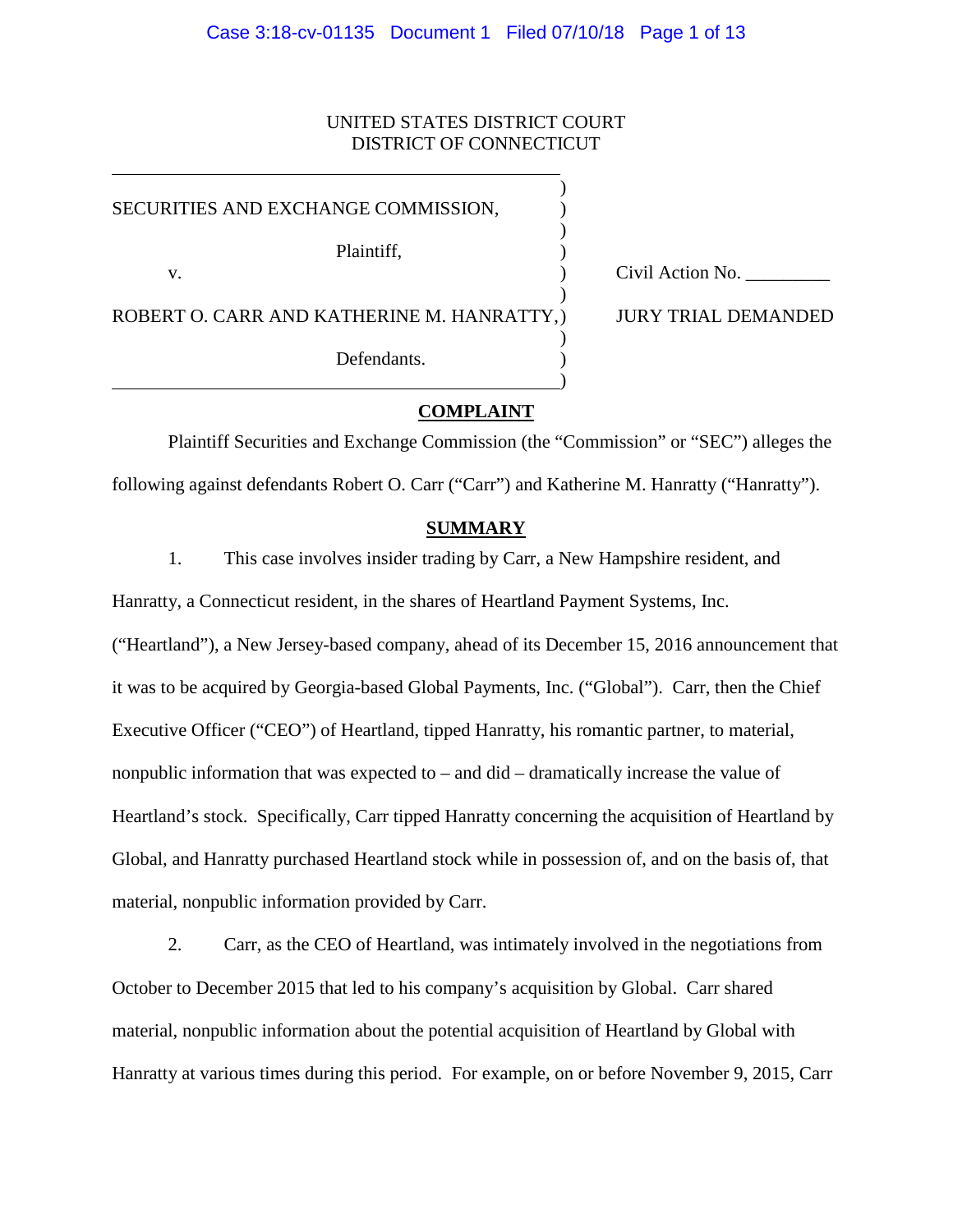#### Case 3:18-cv-01135 Document 1 Filed 07/10/18 Page 2 of 13

revealed to Hanratty that he would be meeting with the CEO of Global on November 9, 2015, to discuss the potential acquisition of Heartland by Global. That same day, after Carr's meeting with the Global CEO had concluded, Carr sent an email to Hanratty and told her on that Global had offered to acquire Heartland for a premium per share of Heartland's stock, and told Hanratty that the acquisition of Heartland would be completed by mid-December 2015. Thereafter, on November 15, 2016, Carr provided Hanratty a check for \$1 million and instructed her to use that money to open a brokerage account and purchase \$900,000 worth of Heartland stock. Hanratty acquired the Heartland securities as instructed by Carr, completing the purchases of Heartland stock weeks prior to the news of the acquisition of Heartland by Global became public in December 2015. The acquisition of Heartland by Global caused Heartland's stock price to significantly increase, and Hanratty eventually sold the stock for a profit of over \$250,000.

3. By knowingly or recklessly engaging in the conduct described in this Complaint, Carr and Hanratty violated Section 10(b) of the Securities Exchange Act of 1934 (the "Exchange Act") [15 U.S.C. § 78j(b)] and Rule 10b-5 [17 C.F.R. § 240.10b-5] thereunder.

#### **NATURE OF THE PROCEEDING AND RELIEF SOUGHT**

4. The Commission brings this action pursuant to Section 21(d) of the Securities Exchange Act [15 U.S.C. § 78u(d)]. The Commission seeks a permanent injunction against the defendants, enjoining them from engaging in the transactions, acts, practices, and courses of business alleged in this Complaint; disgorgement of ill-gotten gains, derived from the unlawful insider trading activity set forth in this Complaint, together with prejudgment interest; and a civil penalty pursuant to Section 21A of the Exchange Act [15 U.S.C. § 78u-1] and the Insider Trading and Securities Fraud Enforcement Act of 1988. In addition, the Commission seeks any other relief the Court may deem appropriate pursuant to Section  $21(d)(5)$  of the Exchange Act [15 U.S.C. § 78u(d)(5)].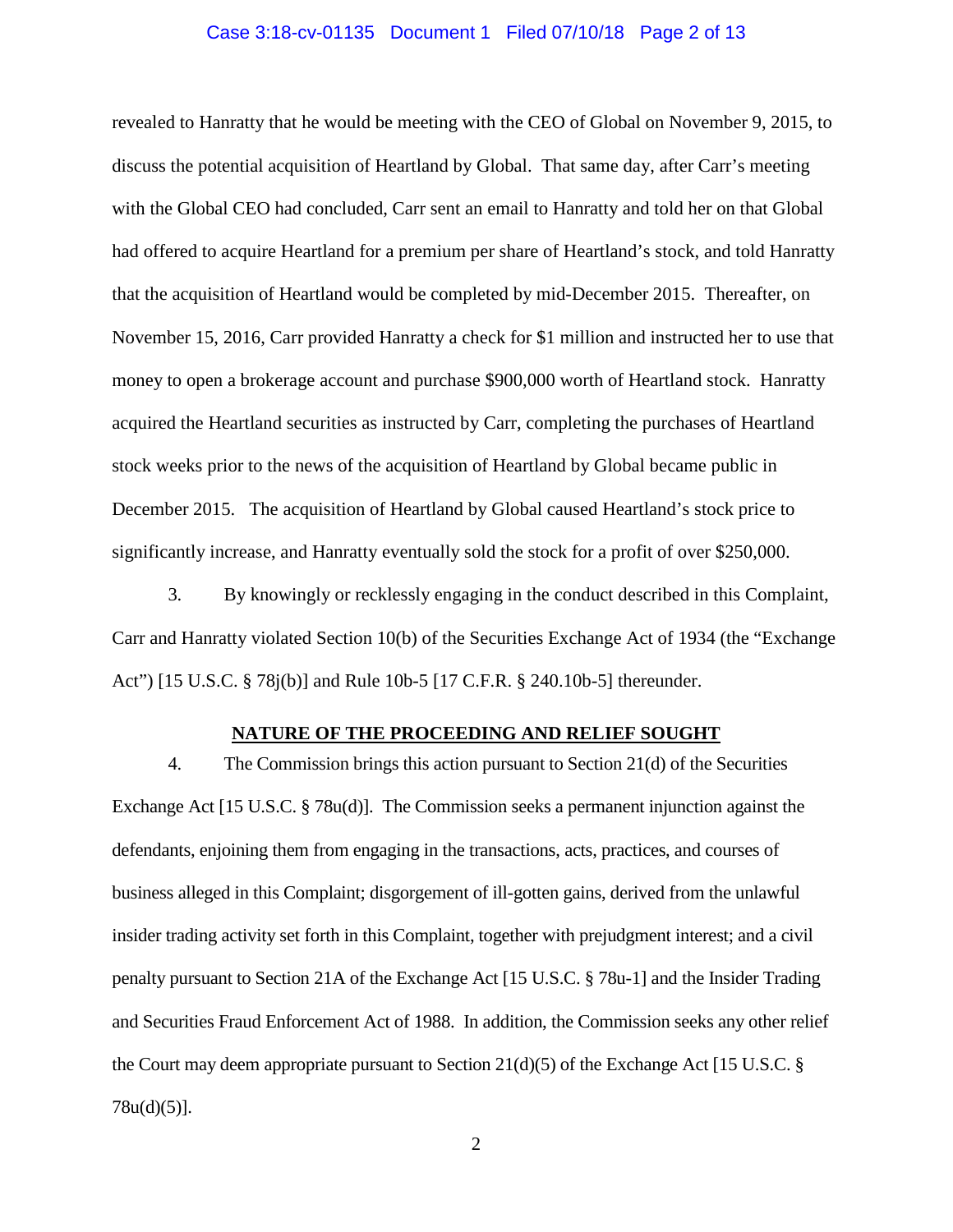## **JURISDICTION AND VENUE**

5. The Court has jurisdiction over this action pursuant to Exchange Act Sections 21(d), 21(e), and 27 [15 U.S.C. §§ 78u(d), 78u(e), and 78aa].

6. Venue lies in this Court pursuant to Exchange Act Sections 21(d), 21A, and 27 [15 U.S.C. §§ 78u(d), 78u-1, and 78aa]. Hanratty resides and works in the District of Connecticut, and many of the acts, practices, transactions, and courses of business alleged in this Complaint occurred within the district.

## **DEFENDANTS**

7. **Katherine M. Hanratty**, age 65, is a resident of Watertown, Connecticut. Hanratty co-owns a Connecticut-based staffing agency. Hanratty has been romantically involved with Carr since approximately 2011.

8. **Robert O. Carr**, age 73, is a resident of New London, New Hampshire. Carr founded Heartland in 1996 and was its CEO until the company's acquisition by Global in April 2016. Carr has been Hanratty's romantic partner since approximately 2011.

# **RELEVANT ENTITY**

9. **Heartland Payment Systems, Inc.** was a Delaware company with a principal place of business in Princeton, New Jersey. It was in the business of payment processing. Heartland became an SEC-reporting company in 2005. On December 15, 2015, Global, a Georgia-based payment technology company with a principal place of business in Atlanta, Georgia, announced that it would acquire Heartland for approximately \$4.3 billion. Global has been an SEC-reporting company since 2001 and Global completed its acquisition of Heartland on April 25, 2016.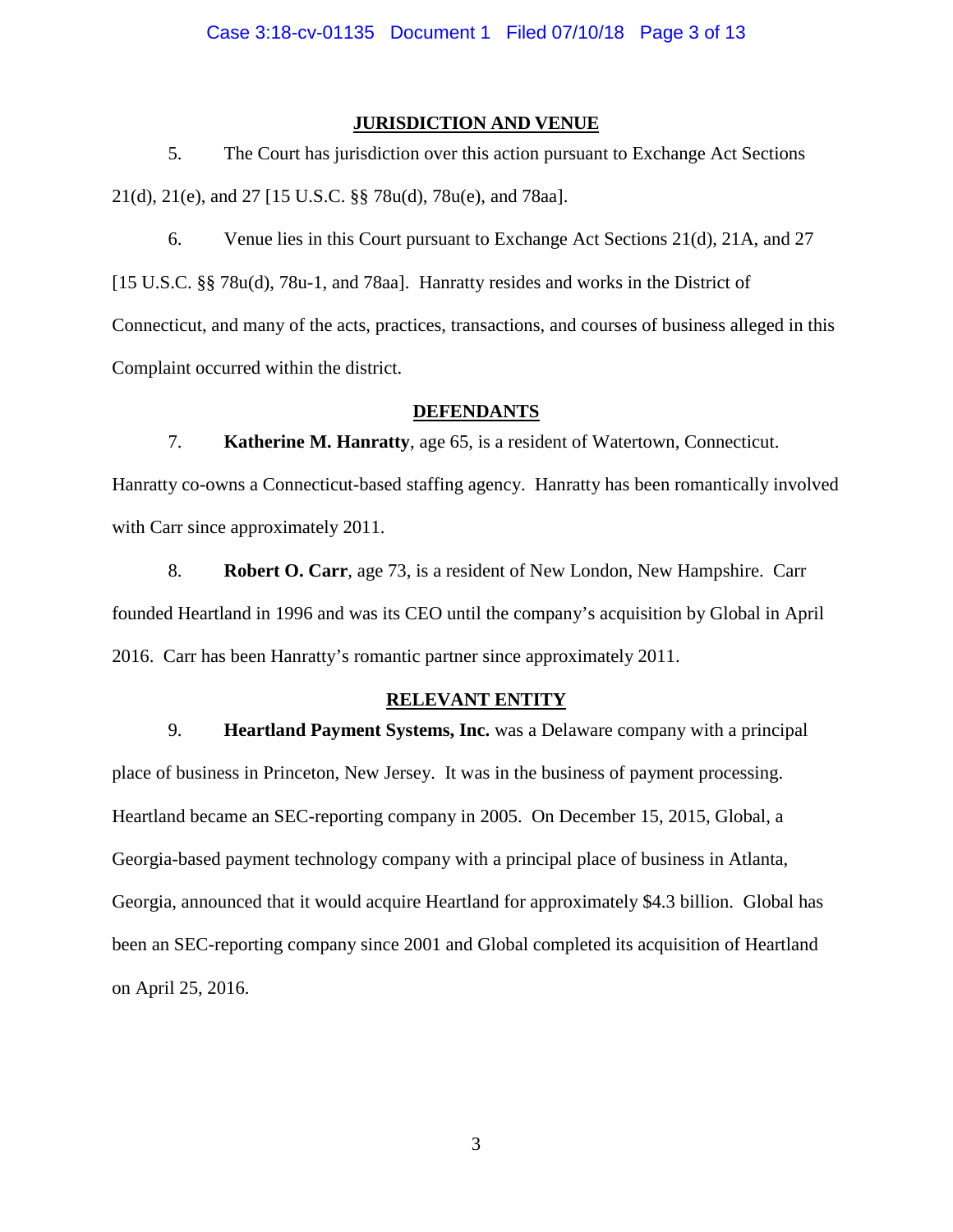#### **STATEMENT OF FACTS**

### **A. Carr/Hanratty Relationship**

10. In 2011 Carr and Hanratty began a romantic relationship. Carr and Hanratty communicated frequently. They often traveled together, visiting family and friends. Hanratty also occasionally accompanied Carr on business trips and he routinely confided to her regarding his work. Hanratty was also in frequent communication with Carr's family and friends.

11. Over time, Hanratty repeatedly expressed concern to Carr regarding her financial security. In March of 2015, while on vacation together in Mexico, Carr offered to give Hanratty some money for her financial security. Hanratty rejected Carr's offer at the time, but it remained a topic of conversation between them at least through the end of 2015.

# **B. Carr Provided Hanratty with Material Nonpublic Information, which Hanratty Uses to Purchase Heartland Shares.**

12. On or about October 15, 2015, while attending a conference, the CEO of Global approached Carr to request a meeting to discuss Global's potential acquisition of Heartland.

13. On or about November 9, 2015, Carr and Global's CEO met in person in Atlanta, Georgia, to discuss the possibility of a strategic combination between Heartland and Global. On the morning of November 9, 2015, Hanratty emailed Carr stating: "Have a good meeting with Global!"

14. Later on November 9, 2015, Carr emailed Hanratty regarding the progress of the negotiations, stating that the meeting with the Global CEO had been "good" and that the offer price was \$97.50 per share of Heartland stock, a premium to the then current trading price. In the email Carr also informed Hanratty that he thought the proposed acquisition of Heartland would close in mid-December 2015. She replied in a return email: "Wow quite an offer."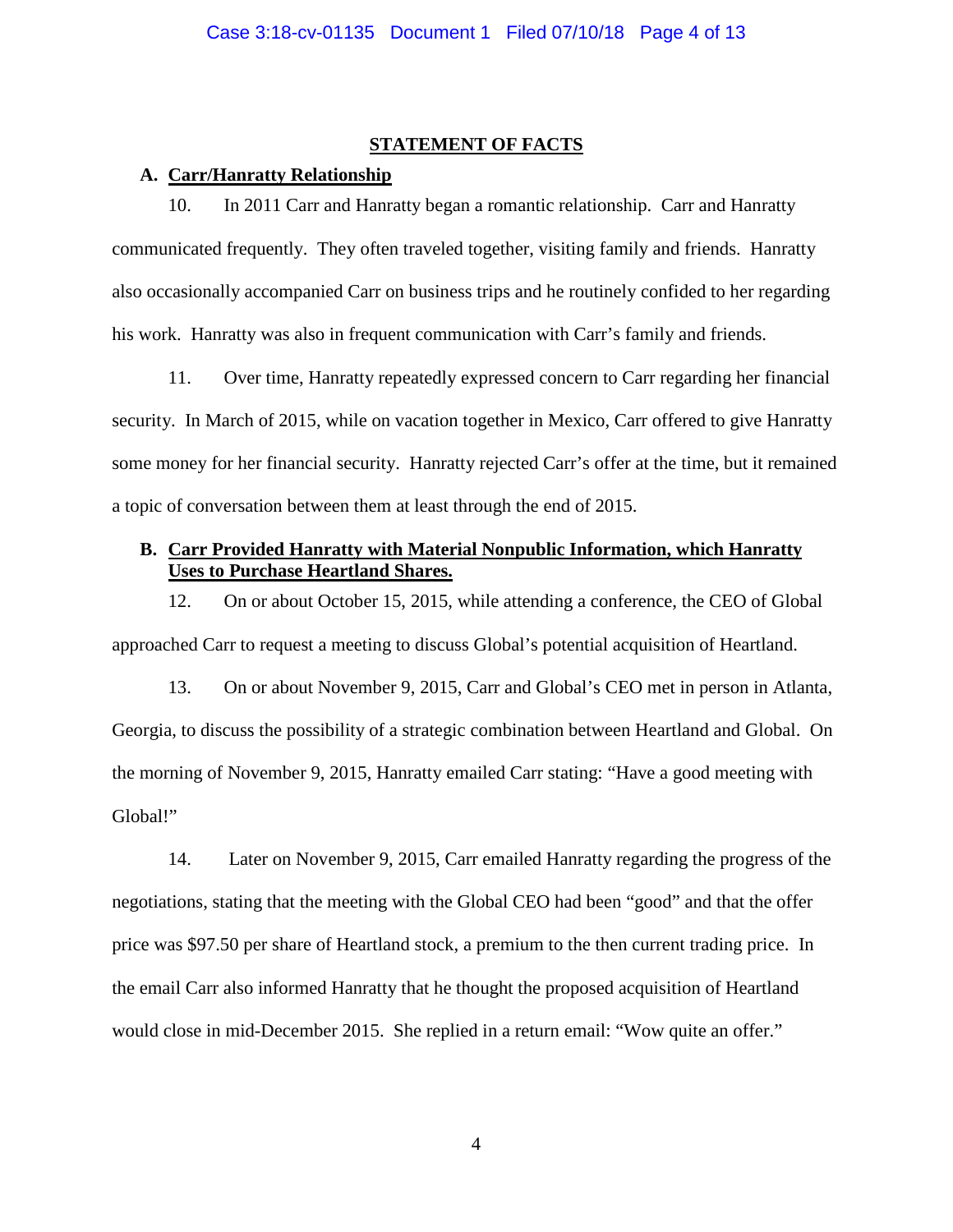#### Case 3:18-cv-01135 Document 1 Filed 07/10/18 Page 5 of 13

15. On November 10, 2015, at a regularly scheduled Heartland board of directors meeting, Carr informed the board of the discussions with the Global CEO regarding a merger and received authorization to continue the discussions.

16. Subsequently, during the afternoon of November 10, 2015, Carr discussed with Heartland's investment advisors a potential script for a phone call with Global's CEO, planned for at 9:30 am on November 11, 2015. Among the topics identified in the script were the following: 1) Heartland board's interest in Global potentially acquiring Heartland; 2) the need that the offer would have to be in the \$100 per share range (a 30% premium over the current price per share of Heartland stock); and 3) time and certainty was a necessity so Heartland wanted a deal before Christmas.

17. Later that day Hanratty emailed Carr hoping that the board of directors meeting was "good." Carr responded via email that the board of directors meeting had been good. Hanratty in turn responded via email that she was "[g]lad it went well."

18. On November 11, 2015, Carr spoke by telephone with Global's CEO. After the phone call, Global's CEO emailed Carr indicating that he had spoken to Global's Chairman of the Board and wanted to meet on Friday, November 20, 2015 in Toronto, Canada to continue discussions. Global's CEO informed Carr that he was bringing Global's Chief Financial Officer ("CFO") and President to the meeting. Finally, Global's CEO requested that Carr bring Heartland's CFO and its President of the Strategic Markets Group.

19. By November 13, 2015, in preparation for the planned November 20, 2015, meeting with Global, Heartland's investment banking firm had provided an analysis to Carr to determine the implications of a potential acquisition of Heartland by Global, including its effects on Global going forward.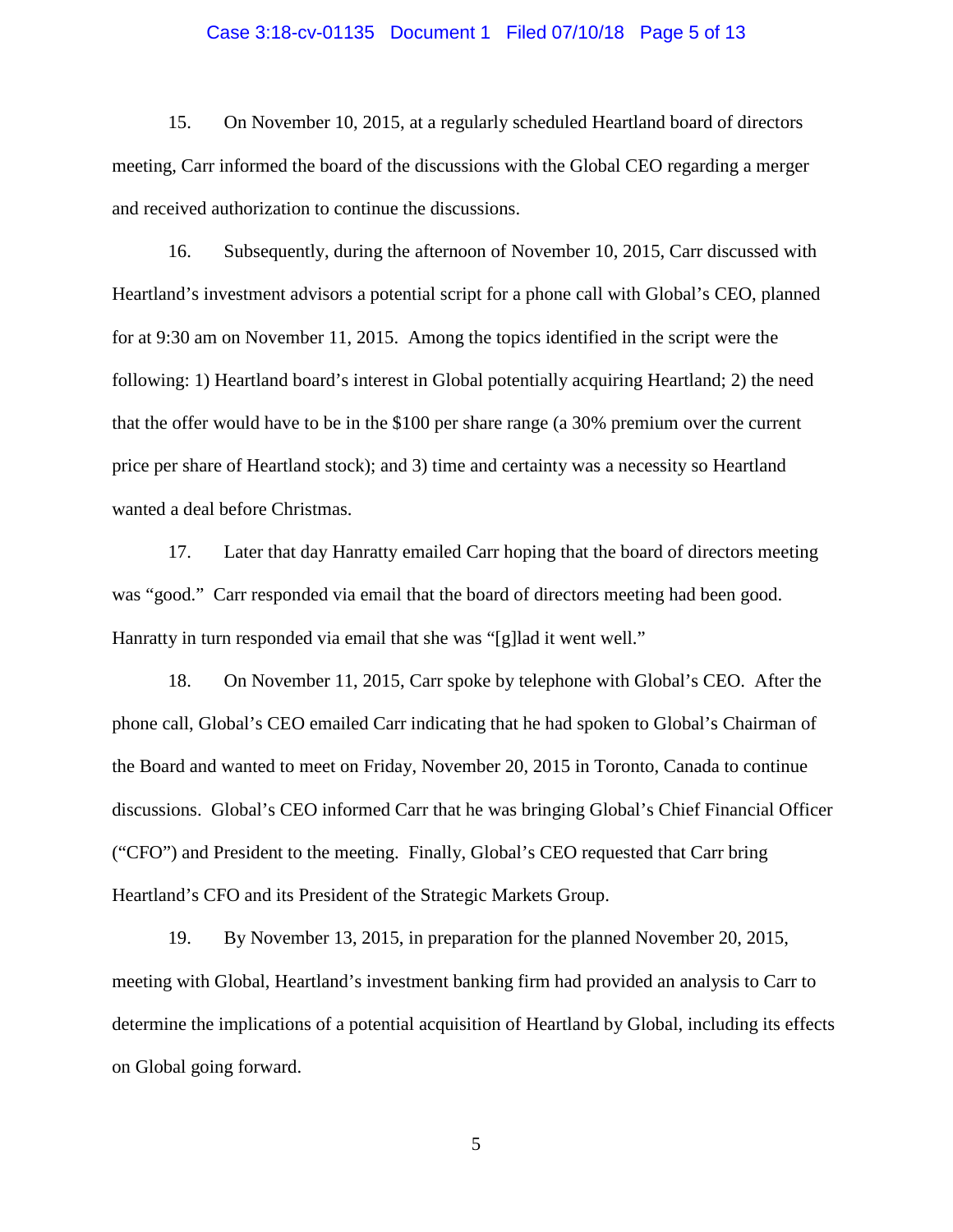#### Case 3:18-cv-01135 Document 1 Filed 07/10/18 Page 6 of 13

20. On or about November 15, 2015, Carr provided Hanratty with a check drawn from his personal checking account dated November 16, 2015 for \$1 million. Carr wrote "loan" in the memo section of the check.

21. Later on November 15, 2015, Hanratty emailed herself a to-do list that included "HPY," the stock ticker symbol for Heartland, and conducted internet searches on how to buy stock.

22. On November 17, 2015, Hanratty went to her local bank branch and deposited the \$1 million check into her checking account. During that visit she inquired of the bank manager as to how to open a brokerage account.

23. On November 17, 2015, Hanratty emailed Carr and stated that she had made arrangements to "purchase the HPY [Heartland] stock as soon as the out of state check clears." In her email she also informed Carr that "I am following your advice to the letter and keeping the amount you suggested in a saving [sic] account for now."

24. On November 18, 2015, Hanratty opened a brokerage account with a brokerdealer firm that she was referred to by her local bank and then wrote a check to the brokerage firm for \$900,000 to fund the account. She stated in her brokerage account opening paperwork that she owned no securities as of the opening of the brokerage account. In her brokerage account opening paperwork, Hanratty also stated that the source of her funds was a "gift" and she listed Carr as the beneficiary of the brokerage account upon her death. In fact, while in the midst of opening her brokerage account, Hanratty emailed Carr requesting his social security number to allow her to name him as a beneficiary.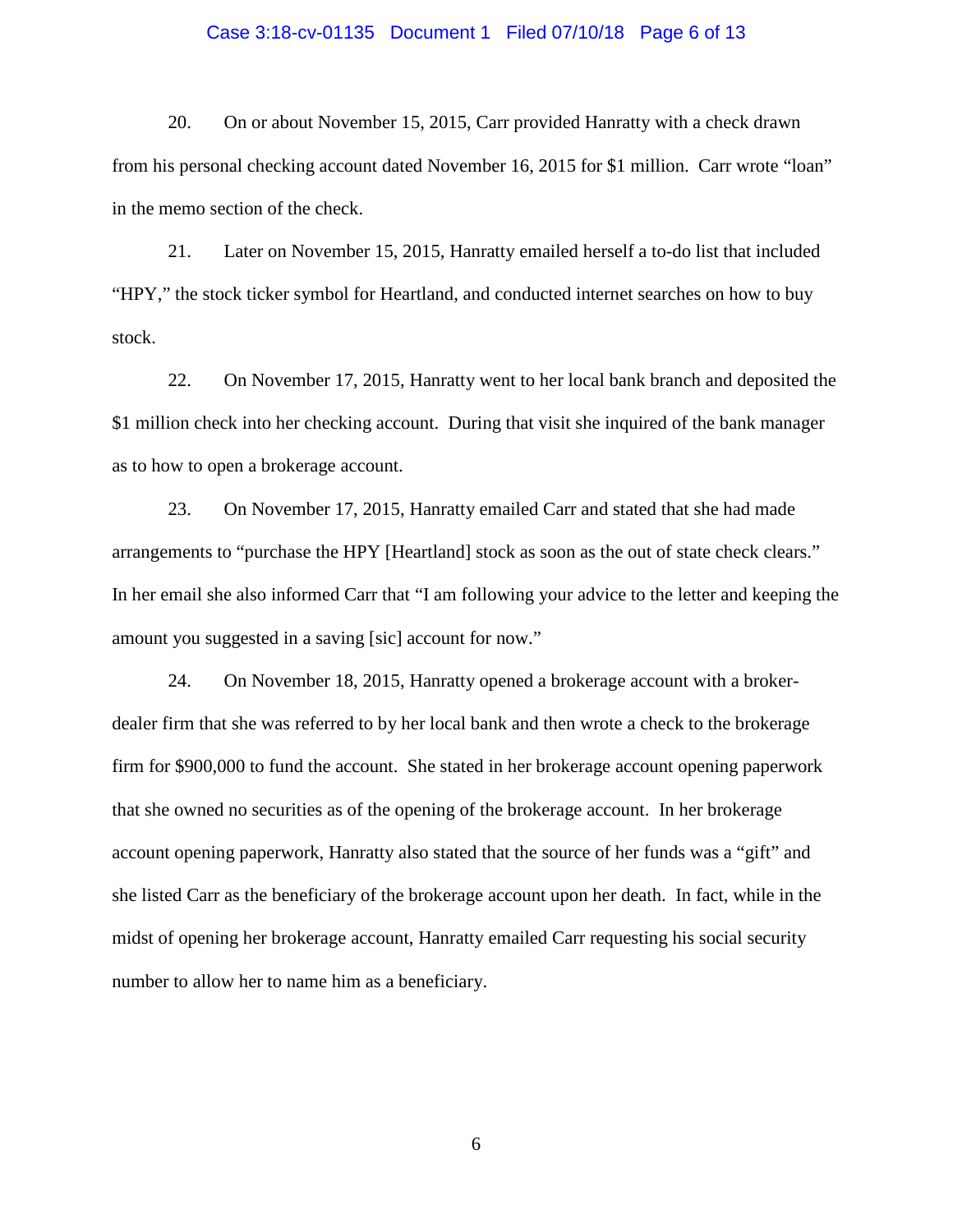#### Case 3:18-cv-01135 Document 1 Filed 07/10/18 Page 7 of 13

25. In communications with her broker while opening the brokerage account, Hanratty stated that she felt obligated to purchase Heartland stock because she received the gifted money from the owner of the company.

26. Later on November 18, 2015, Hanratty emailed Carr that she had become a shareholder of Heartland. In a reply email, Carr thanked Hanratty for the purchase. In her subsequent email reply to Carr, Hanratty informed Carr that she had purchased 8,500 shares of Heartland stock and intended to obtain additional shares the next day.

27. On November 18, 2015, Hanratty purchased 8,500 shares of Heartland stock at \$78.84 per share. On November 19, 2015, she bought an additional 2,500 shares at \$78.88 per share. Finally on November 23, 2015, she purchased an additional 393 shares for \$79.49 per share. In total, between November 18, 2015, and November 23, 2015, Hanratty purchased 11,393 shares of Heartland stock for \$899,852 for an average cost of \$78.98 per share.

28. In the midst of Hanratty's purchases of Heartland shares, on November 19, 2015, after a conversation between Carr and the Global CEO, the two companies entered into a mutual confidentiality agreement – an agreement by the companies to keep information confidential during Global's due diligence of Heartland's financial condition prior to an acquisition.

29. On November 20, 2015 the Heartland and Global management teams met so that Global could start its due diligence investigation, a common business practice that, in this situation, would involve one company taking steps to research and analyze another company it is considering acquiring.

30. On November 21, 2015, during a trip to Chicago for Carr's  $70<sup>th</sup>$  birthday party with Hanratty and members of Carr's family, Carr announced to his children and their spouses that an Atlanta-based company named Global had offered to buy Heartland and that he would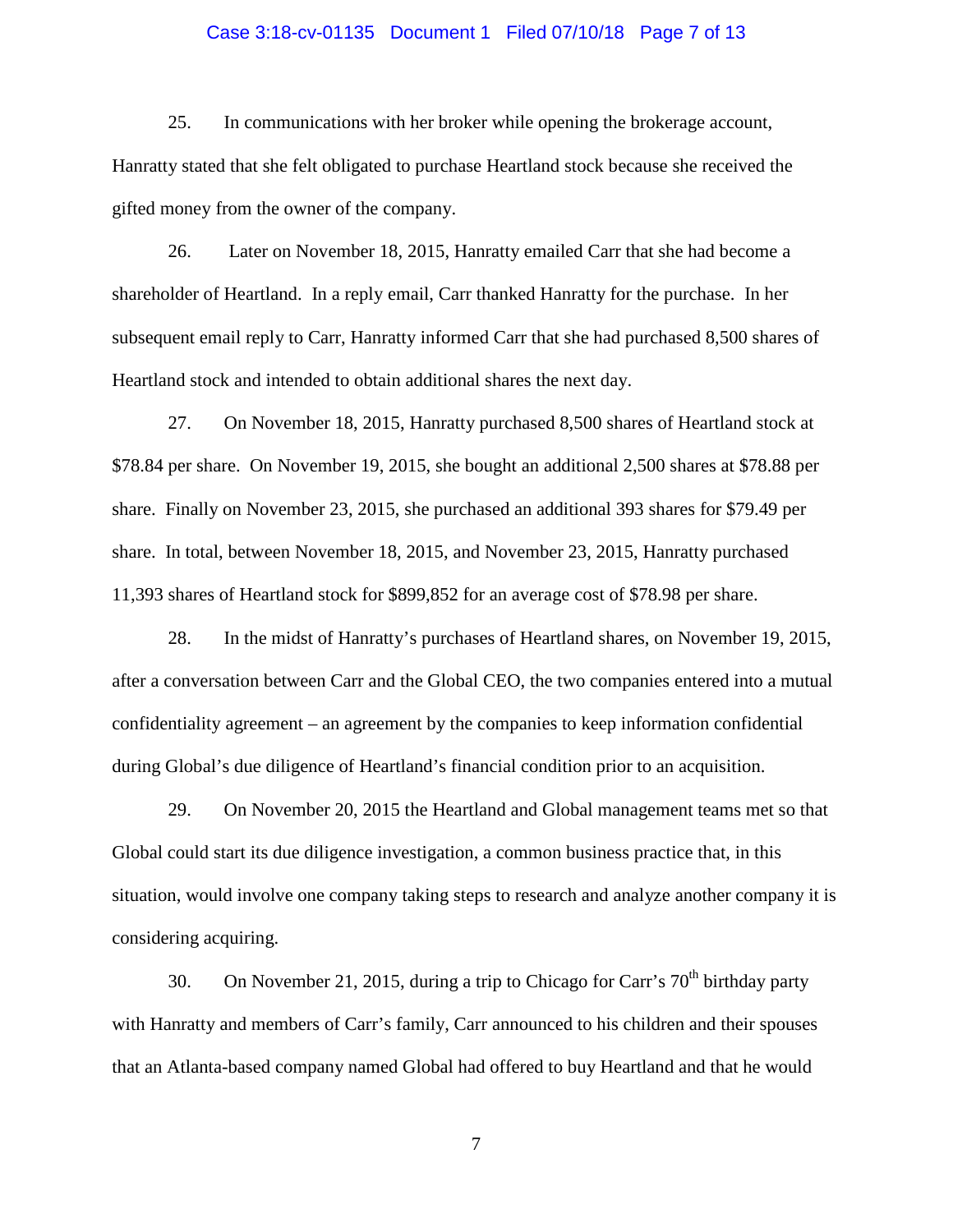#### Case 3:18-cv-01135 Document 1 Filed 07/10/18 Page 8 of 13

not sell Heartland to Global unless the offer had a "1" in the price, implying that he wanted at least \$100 per share.

31. On November 23, 2015, Hanratty emailed Carr to express her gratitude and stated "for the first time ever I feel a sense of relief knowing that I have some security." Referring to the \$1 million, Hanratty repeated that "I have done exactly what you recommended I do with it and made you the beneficiary of the account." Carr replied via email that he was glad that she was not so stressed anymore.

32. On November 24, 2015, Global sent a preliminary letter proposal to Heartland offering \$97.50 per share to acquire Heartland, the same price in Carr's email to Hanratty twoweeks earlier.

33. Negotiations between Heartland and Global continued and on December 10, 2015, multiple news organizations publicly reported that the two companies were negotiating an acquisition and that a deal was likely.

34. On that day, after the news reports, Heartland's stock price increased by \$6.95 per share (8.93%) to close at \$84.79 per share. Although the news reports did not reveal any pricing or deal terms, Heartland and Global nevertheless decided to accelerate the acquisition discussions as a result of the reports.

35. Between December 12 and December 14, 2015, Hanratty repeatedly emailed Carr about his "crazy busy" preparations at Heartland. On December 13, Carr emailed Hanratty his draft quote to be used for the press release of the pending acquisition. Just minutes later, she replied "love it" and provided a suggestion for the draft quote.

36. On December 15, 2015, after the close of trading of the securities markets, Heartland and Global announced that they had entered into a merger agreement whereby Global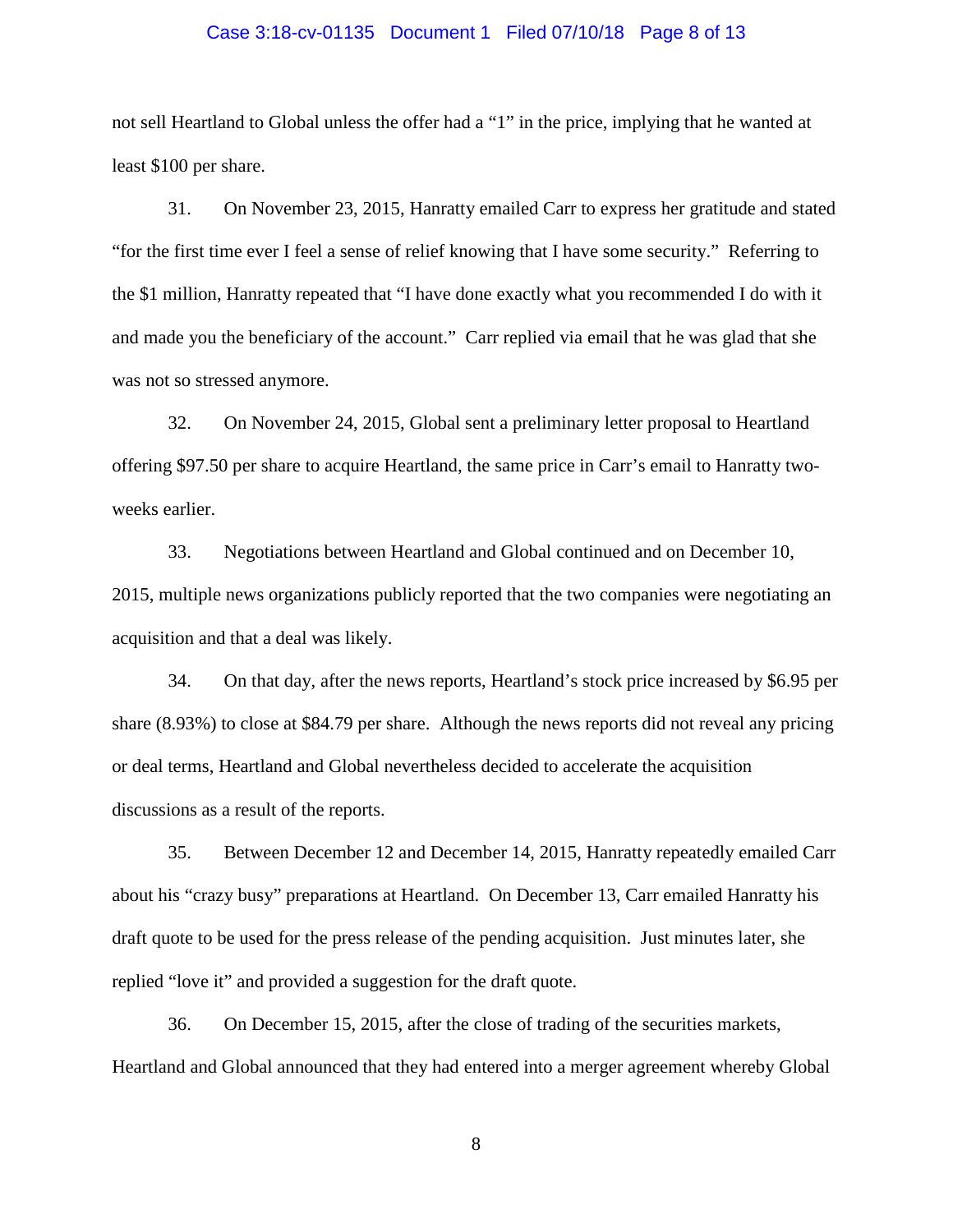#### Case 3:18-cv-01135 Document 1 Filed 07/10/18 Page 9 of 13

would acquire Heartland in a cash-and-stock transaction for \$100.00 per share. The public announcement prompted Heartland's stock price to increase by \$9.87 (11%) per share to a price of \$94.97 per share by the close of markets the next day.

37. Hanratty held on to her Heartland stock and on January 28, 2016, she emailed her broker stating that Carr had decided to resign from Heartland and she planned to sell her stock.

38. On April 11, 2016, Hanratty emailed Carr asking for his guidance on when she should sell the Heartland stock. The very next day, Carr emailed Hanratty that he saw "no reason at all" why she should not sell that day as the stock had risen to \$101.37 per share. Hanratty then emailed Carr that she would sell all of her Heartland stock that day.

39. The next day, Hanratty emailed Carr again, stating that she sold her stock according to Carr's instructions. Hanratty sold her 11,393 shares of Heartland at \$101.066 per share, for a profit of \$250,628 when compared to the prices at which she bought the stock in November 2015.

## **C. Carr Violated His Duty to Heartland by Tipping Hanratty as to Material, Nonpublic Information.**

40. Heartland's Code of Ethics and Business Conduct ("the Code") explicitly prohibited all employees from trading in securities or other types of property based on knowledge derived from their employment. The Code stated that "[i]t is also illegal to give tips to others which [sic] allow them to trade securities and property using such 'insider information.'" We follow these laws strictly and without exception." Finally, the Code required Carr to read carefully "Heartland's Policy Regarding Trading in Company Securities" ("Insider Trading Policy").

41. The Insider Trading Policy specifically stated that no officer "who is aware of material nonpublic information relating to [Heartland] may (a) buy or sell securities of the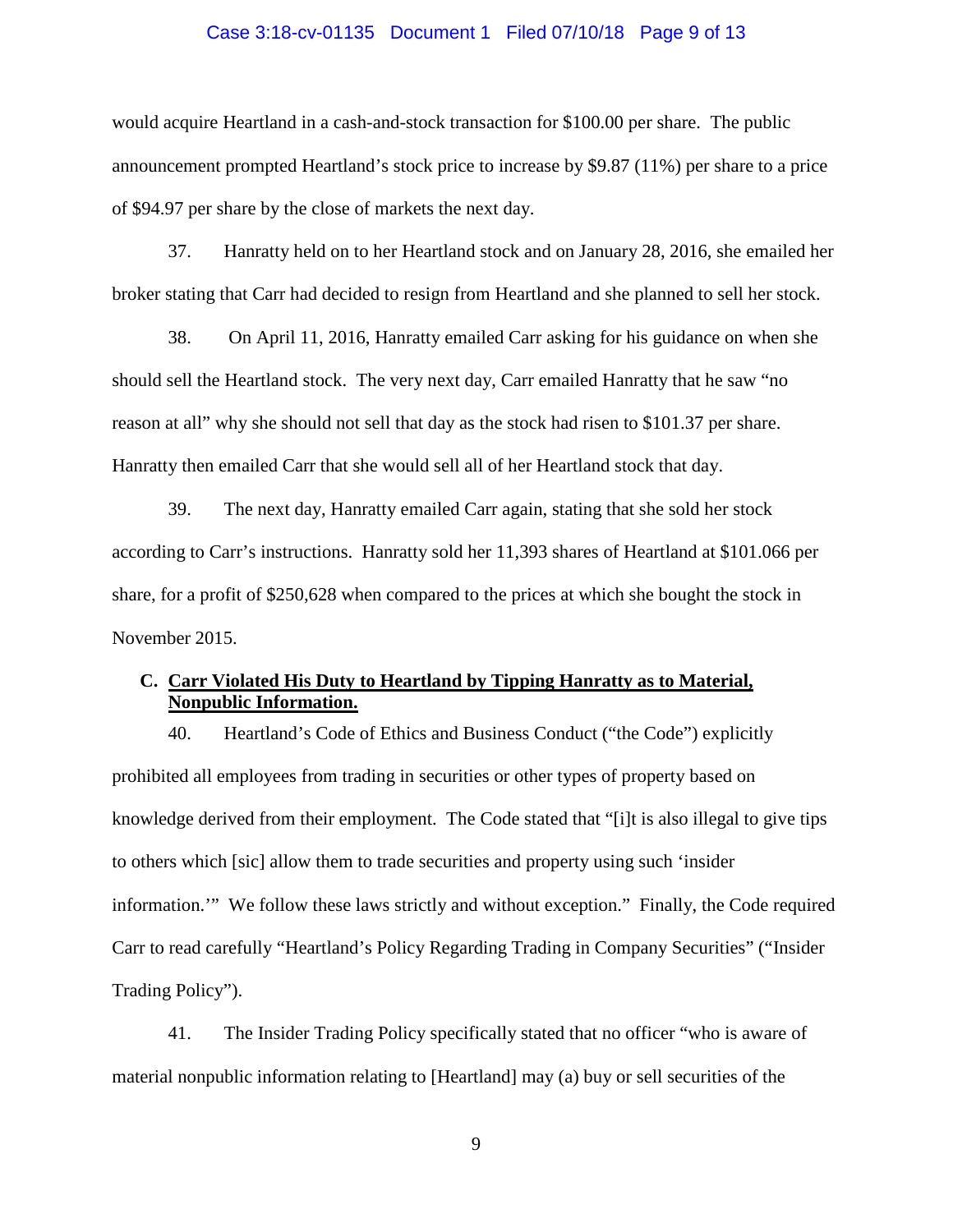#### Case 3:18-cv-01135 Document 1 Filed 07/10/18 Page 10 of 13

Company …or engage in any other action to take personal advantage of that information, or (b) pass that information on to others outside the Company including family, friends, and acquaintances."

42. The Insider Trading policy provided detailed examples of material nonpublic information including "[a] pending or proposed merger, acquisition, tender offer or other corporate consolidation or restructuring transaction." Further, the policy warned that the Commission has successfully prosecuted cases against employees "trading by family members and friends."

43. Carr, as the CEO of Heartland, was subject to its insider trading policy. On information and belief, Carr was required to certify in writing that he had read and complied with the policy on a regular basis.

44. Information regarding Global's potential acquisition of Heartland, which Carr obtained as a result of his employment as CEO of Heartland, was not publicly disseminated prior to December 10, 2015 news reports. In fact, both Heartland and Global had mutually agreed to keep the information strictly confidential.

45. The information regarding the potential acquisition of Heartland by Global was material. A reasonable investor would have viewed this information as being important to his or her investment decision or a significant alteration of the total mix of information made available to the public about Heartland's stock.

46. By providing Hanratty the material, nonpublic information about the potential acquisition of Heartland and the funding to trade Heartland's stock, Carr violated the company's Code, which "strictly" prohibited giving "tips to others which allow them to trade securities and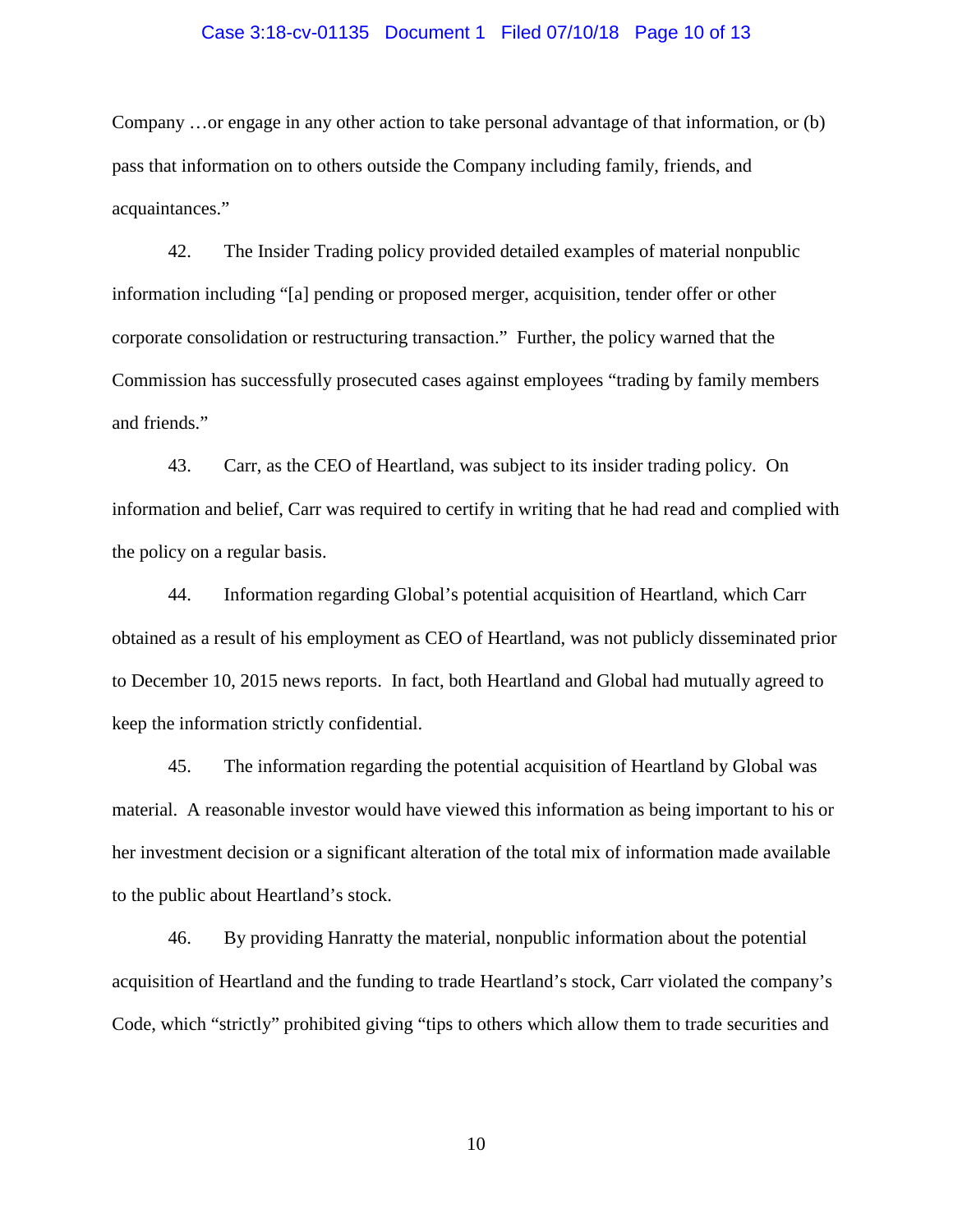#### Case 3:18-cv-01135 Document 1 Filed 07/10/18 Page 11 of 13

property using … 'insider information.'" More generally, Carr breached his duty to the shareholders of Heartland.

47. Carr knew or recklessly disregarded that tipping Hanratty was in breach of a fiduciary duty he owed to Heartland and its shareholders.

### **CLAIMS FOR RELIEF**

#### V**iolation of Section 10(b) of the Exchange Act and Rule 10b-5 thereunder**

48. The Commission realleges and incorporates by reference the allegations in paragraphs 1 through 47 above.

49. The information described in the Complaint was material and nonpublic and was considered by Heartland to be confidential. Heartland had policies and procedures protecting confidential information.

50. Carr learned of the material nonpublic information described in the Complaint during the course of his employment as CEO of Heartland and had an obligation to protect the confidentiality of that information, as well as a fiduciary duty not to misuse such information for personal gain to himself or others.

51. Carr tipped Hanratty to trade in the stock of Heartland based on the material nonpublic information in exchange for a direct or indirect personal benefit.

52. Hanratty knew or should have known that Carr breached his duty to Heartland and its shareholders when she traded in the stock of Heartland while in the possession of material nonpublic information.

53. As alleged herein, Carr and Hanratty directly or indirectly, singly or in concert, by the use of the means and instrumentalities of interstate commerce or of the mails, in connection with the purchase or sale of securities, intentionally, knowingly or recklessly: (a) employed or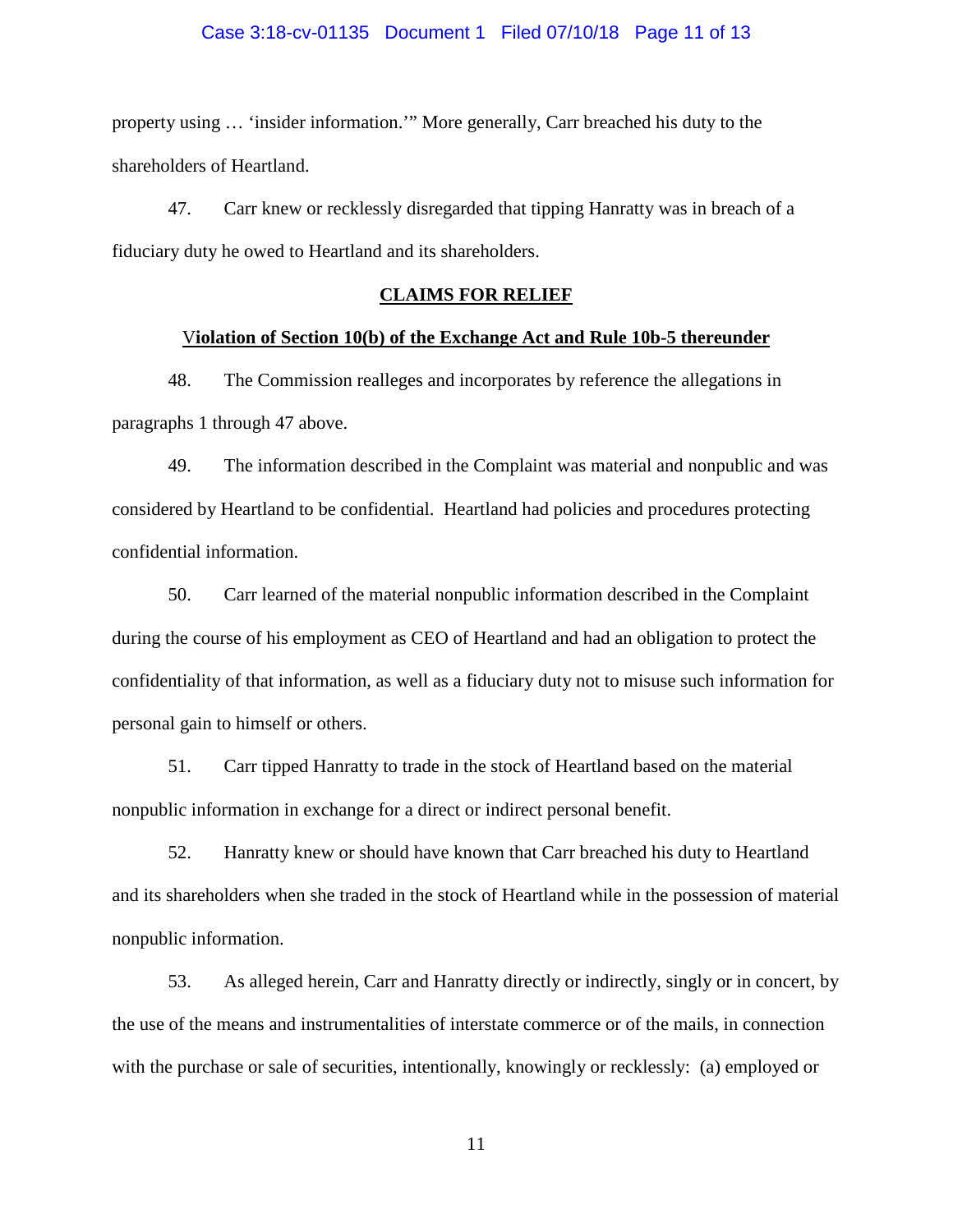#### Case 3:18-cv-01135 Document 1 Filed 07/10/18 Page 12 of 13

are employing devices, schemes or artifices to defraud; (b) made or are making untrue statements of material fact or omitted or is omitting to state a material fact necessary to make the statements made, in the light of the circumstances under which they were made, not misleading; and/or (c) engaged or are engaging in acts, practices or courses of business which operate as a fraud or deceit upon other persons.

54. By reason of the foregoing, Carr and Hanratty have violated and, unless enjoined, will continue to violate Section 10(b) of the Exchange Act [15 U.S.C. §78j(b)] and Rule 10b-5 thereunder [17 C.F.R. §240.10b-5].

### **PRAYER FOR RELIEF**

WHEREFORE, the Commission respectfully requests that the Court enter a Final Judgment:

A. Permanently restraining and enjoining Carr and Hanratty from violating Exchange Act Section 10(b) [15 U.S.C. § 78j(b)] and Rule 10b-5 [17 C.F.R. § 240.10b-5] thereunder;

B. Ordering Carr and Hanratty to disgorge with pre-judgment interest, all illicit trading profits and all other ill-gotten gains received as a result of the conduct alleged in this Complaint;

C. Enter an order pursuant to Section 21(d)(2) of the Exchange Act [15 U.S.C. § 78u(d)(2)] prohibiting Carr from acting as an officer or director of any issuer that has a class of securities registered pursuant to Section12 of the Exchange Act [ 15 U.S.C. § 78l] or that is required to file reports pursuant to Section 15(d) of the Exchange Act [15 U.S.C. § 78o(d)].

D. Ordering Carr and Hanratty to pay a civil monetary penalty pursuant to Exchange Act Section 21A [15 U.S.C.§ 78u-1 ];

E. Retaining jurisdiction over this action to implement and carry out the terms of all orders and decrees that may be entered; and